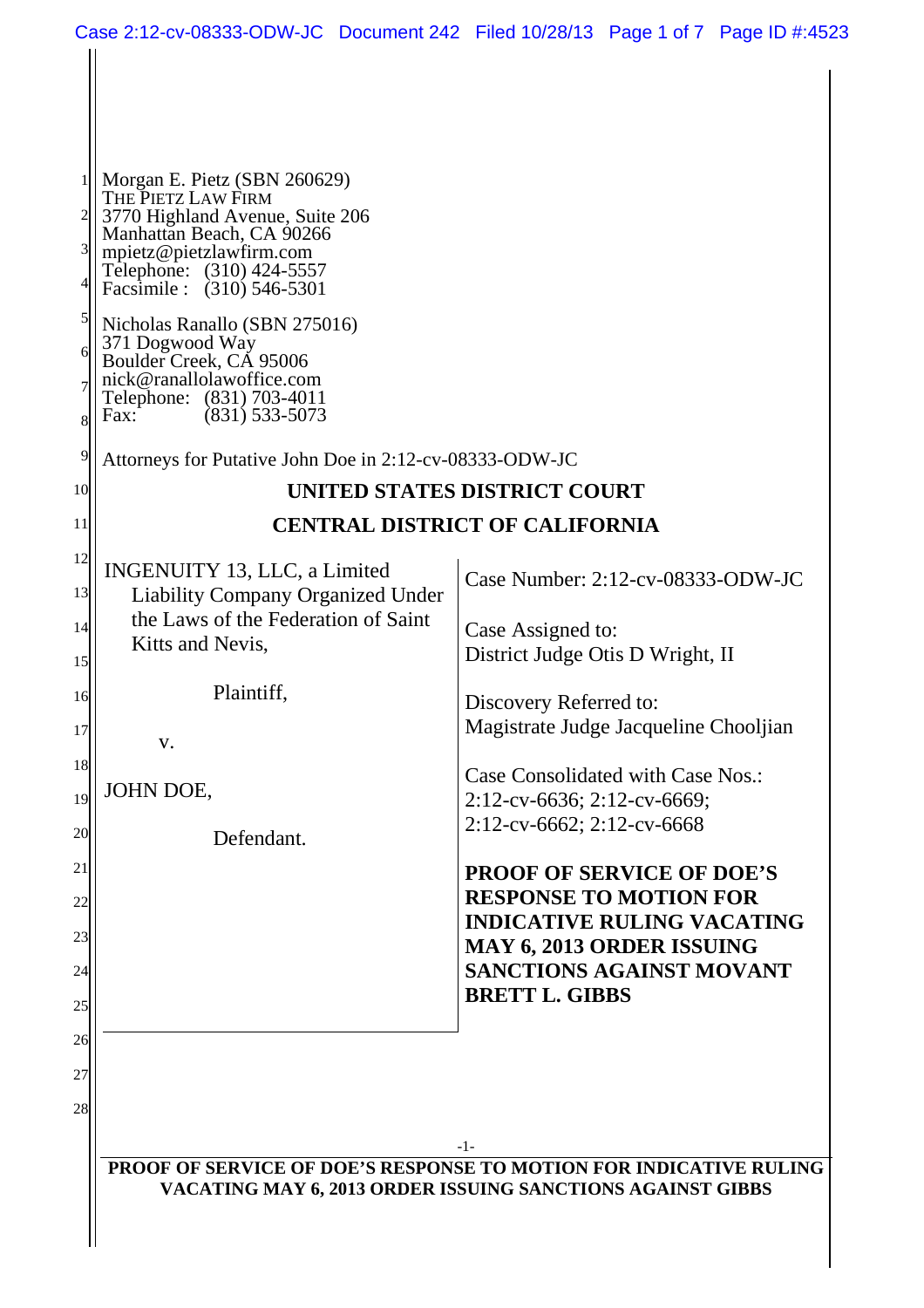I am employed in the County of Los Angeles, State of California. I am over the age of eighteen years and not a party to the within action. My business address is 3770 Highland Avenue, #206, Manhattan Beach, California 90266.

1

2

7

8

9

10

11

12

13

14

15

16

17

18

19

20

21

 $22$ 

 $23$ 

 $24$ 

25

26

27

28

3 4 5 6 On October 28, 2013, I served the foregoing document described **DOE'S RESPONSE TO MOTION FOR INDICATIVE RULING VACATING MAY 6, 2013 ORDER ISSUING SANCTIONS AGAINST MOVANT BRETT L. GIBBS** on the interested parties in this action by placing a true copy thereof enclosed in a sealed envelope addressed as follows:

### **SEE ATTACHED SERVICE LIST**

[X] (BY U.S. MAIL) I caused such envelope with postage thereon fully prepaid to be placed in the United States mail at Manhattan Beach, California.

[ ] (BY ELECTRONIC TRANSMISSION) I transmitted a PDF version of this document by electronic mail to the party (parties) identified on the attached service list, using the email address(es) indicated.

[ ] (BY PERSONAL SERVICE) I caused such envelope to be delivered by hand to the offices of the addressee and/or to the addressee personally.

[ ] (State) I certify (or declare) under penalty of perjury under the laws of the State of California that the above is true and correct.

[X] (Federal) I declare ( or certify, verify or state) under penalty of perjury that the foregoing is true and correct, and that I am employed in the office of a member of the bar of this Court at whose direction the service was made.

Executed on October 28, 2013, at Manhattan Beach, California.

/s/ Leslie M. Rudolph LESLIE M. RUDOLPH

### **PROOF OF SERVICE OF DOE'S RESPONSE TO MOTION FOR INDICATIVE RULING VACATING MAY 6, 2013 ORDER ISSUING SANCTIONS AGAINST GIBBS**

-2-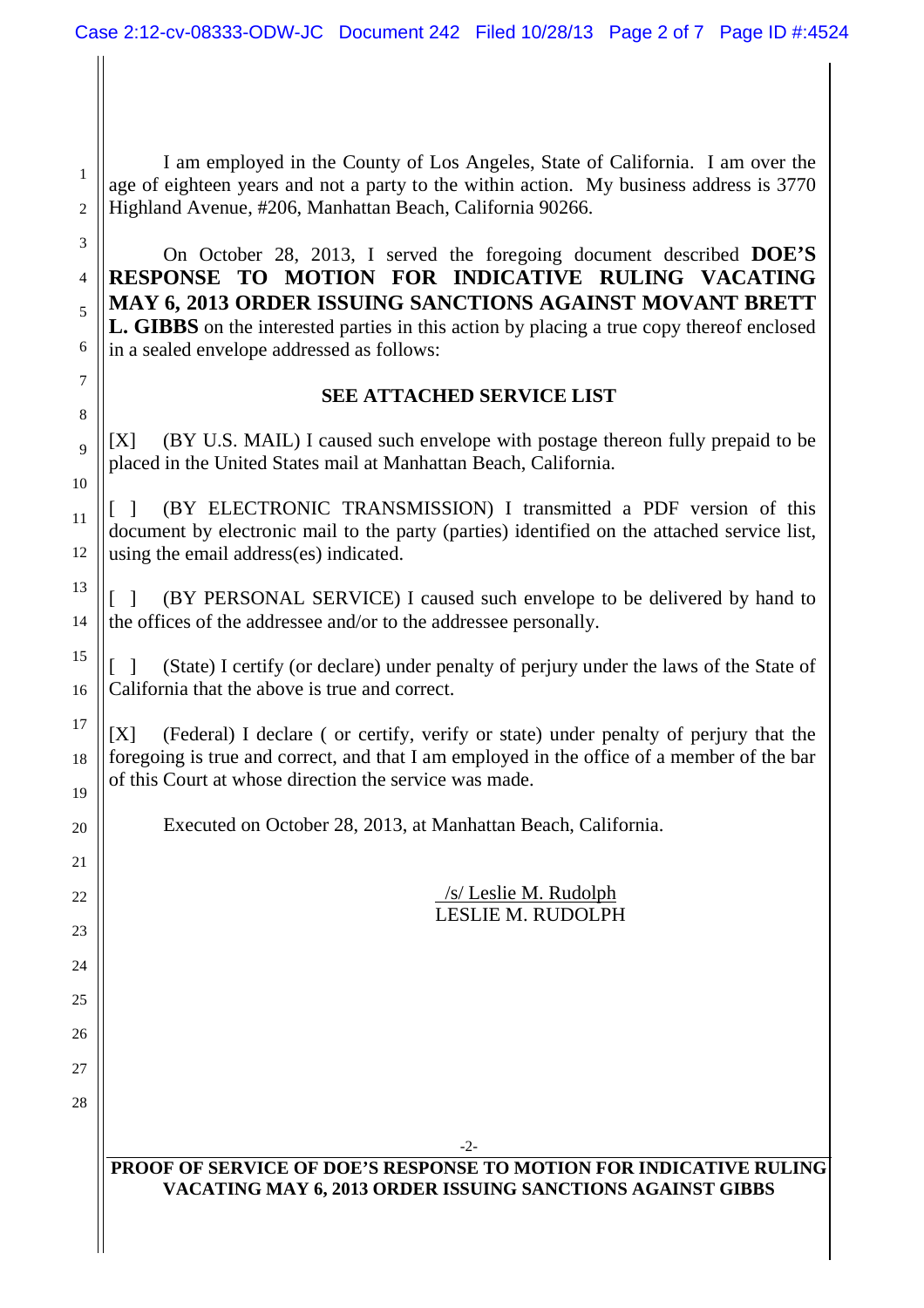# **SERVICE LIST**

1

| <b>By Mail:</b>                                                    |                                                            |
|--------------------------------------------------------------------|------------------------------------------------------------|
| John Steele                                                        | Paul Hansmeier                                             |
| 1111 Lincoln Road, Suite 400                                       | Alpha Law Firm LLC                                         |
| Miami, FL 33139                                                    | 80 S. 8 <sup>th</sup> Street, Suite 900                    |
|                                                                    | Minneapolis, MN 55402                                      |
| Pro se                                                             | $(612)$ 234-5744                                           |
|                                                                    | prhansmeier@thefirm.com                                    |
|                                                                    | Pro se                                                     |
| <b>Mark Lutz</b>                                                   | Paul Duffy                                                 |
| c/o Livewire Holdings, LLC                                         | 2 N. LaSalle Street, 13 <sup>th</sup> Floor                |
| 2100 M Street Northwest                                            | Chicago, IL 60602                                          |
| Suite 170-417                                                      | 312-952-6136                                               |
| Washington, D.C. 20037                                             | Fax: 312-346-8434                                          |
|                                                                    | paduffy@wefightpiracy.com                                  |
| Pro se                                                             |                                                            |
|                                                                    | Pro se and for Ingenuity 13, LLC and for AF                |
|                                                                    |                                                            |
|                                                                    | Holdings, LLC                                              |
| Angela Van Den Hemel                                               | Peter Hansmeier                                            |
| Prenda Law Inc.                                                    | c/o Livewire Holdings, LLC                                 |
| 161 North Clark Street, Suite 3200                                 | 2100 M Street Northwest                                    |
| Chicago, IL 60601                                                  | Suite 170-417                                              |
|                                                                    | Washington, D.C. 20037                                     |
| Pro se                                                             |                                                            |
|                                                                    | Pro se                                                     |
|                                                                    | Daniel J. Voelker                                          |
|                                                                    |                                                            |
|                                                                    | <b>Voelker Litigation Group</b>                            |
|                                                                    | 311 W. Superior Street, Suite 500                          |
|                                                                    | Chicago, IL 60654                                          |
|                                                                    | [Appellants' counsel in consolidated appeals,              |
|                                                                    | as a courtesy]                                             |
|                                                                    |                                                            |
|                                                                    |                                                            |
|                                                                    |                                                            |
|                                                                    |                                                            |
|                                                                    |                                                            |
|                                                                    | $-3-$                                                      |
|                                                                    |                                                            |
| PROOF OF SERVICE OF DOE'S RESPONSE TO MOTION FOR INDICATIVE RULING |                                                            |
|                                                                    | VACATING MAY 6, 2013 ORDER ISSUING SANCTIONS AGAINST GIBBS |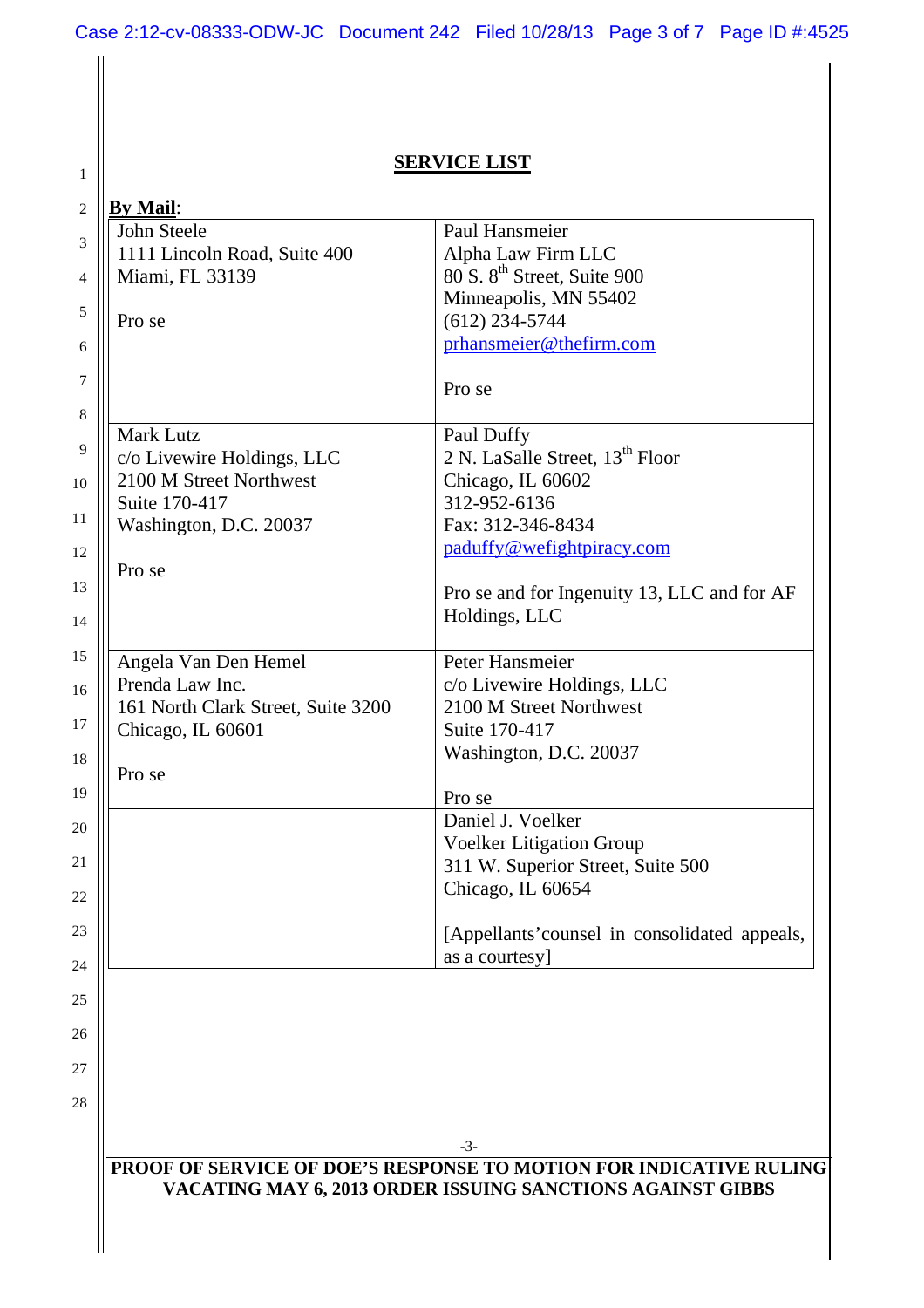# **By ECF Electronic Notice:**

 $\overline{1}$ 

| $\mathbf{I}$   |                                                                           |
|----------------|---------------------------------------------------------------------------|
| $\overline{c}$ | Notice has been electronically mailed via the ECF System to:              |
| 3              |                                                                           |
| $\overline{4}$ | Brett Langdon Gibbs brett.gibbs@gmail.com                                 |
| 5              |                                                                           |
| 6              | David M Majchrzak dmajchrzak@klinedinstlaw.com                            |
| 7              |                                                                           |
| $\,8\,$<br>9   | Heather Rosing hrosing@klinedinstlaw.com, traymond@klinedinstlaw.com      |
| 10             |                                                                           |
| 11             | Lawrence E Heller lheller@hellerandedwards.com,                           |
| 12             | cmayrina@hellerandedwards.com, medwards@hellerandedwards.com              |
| 13             | Morgan E Pietz mpietz@pietzlawfirm.com, lrudolph@pietzlawfirm.com         |
| 14             |                                                                           |
| 15             | Nicholas R Ranallo nick@ranallolawoffice.com                              |
| 16             |                                                                           |
| 17             | Paul Hansmeier prhansmeier@thefirm.mn                                     |
| 18             |                                                                           |
| 19             |                                                                           |
| 20             |                                                                           |
| 21             |                                                                           |
| 22             |                                                                           |
| 23             |                                                                           |
| 24<br>25       |                                                                           |
| 26             |                                                                           |
|                |                                                                           |
| 28             |                                                                           |
|                |                                                                           |
|                | -4-<br>PROOF OF SERVICE OF DOE'S RESPONSE TO MOTION FOR INDICATIVE RULING |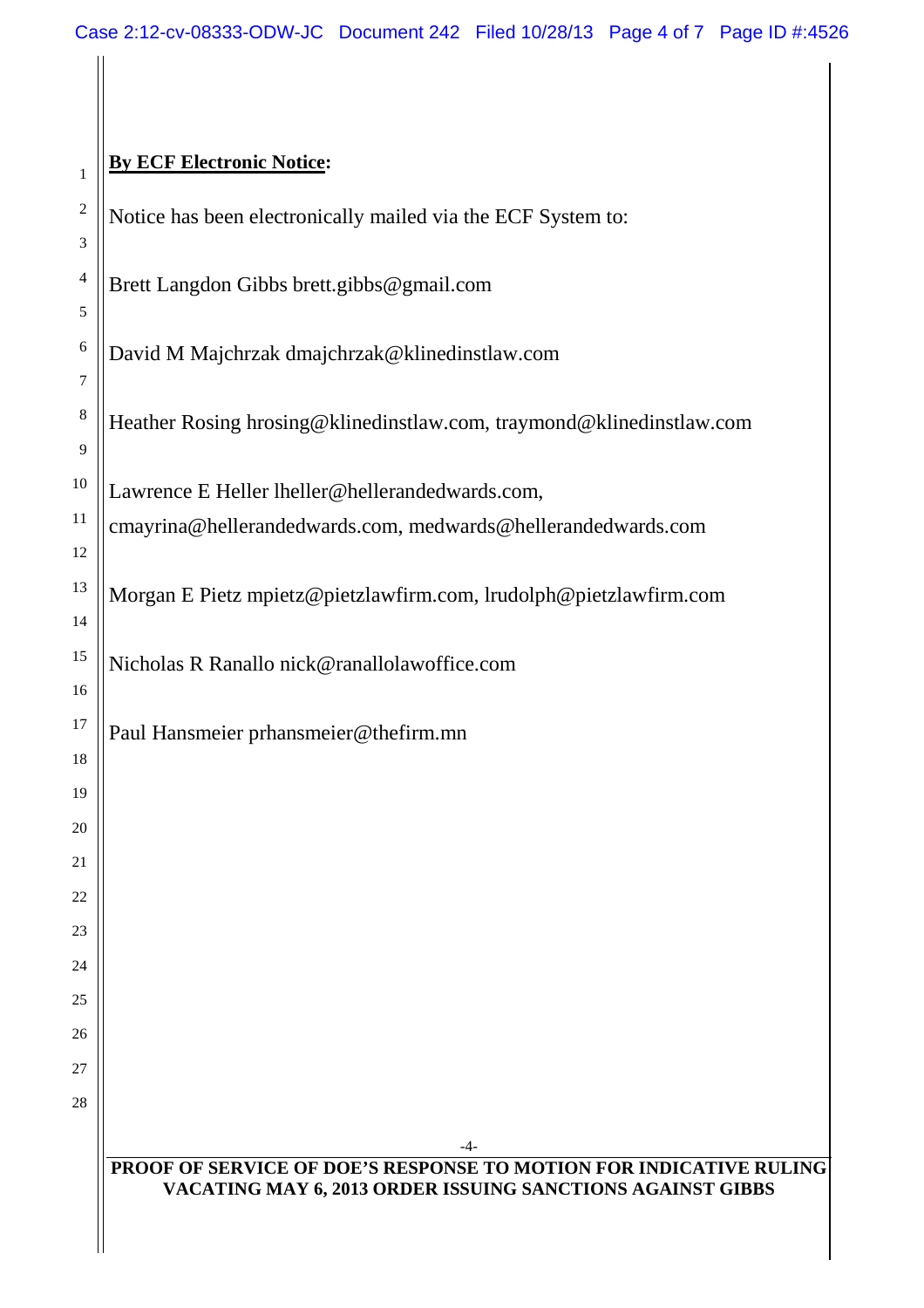I am employed in the County of Los Angeles, State of California. I am over the age of eighteen years and not a party to the within action. My business address is 3770 Highland Avenue, #206, Manhattan Beach, California 90266.

1

2

3

4

5

7

8

9

10

11

12

13

14

15

16

17

18

19

20

21

 $22$ 

23

 $24$ 

25

26

27

28

6 On October 28, 2013, I served the foregoing document described **PROOF OF SERVICE OF DOE'S RESPONSE TO MOTION FOR INDICATIVE RULING VACATING MAY 6, 2013 ORDER ISSUING SANCTIONS AGAINST MOVANT BRETT L. GIBBS** on the interested parties in this action by placing a true copy thereof enclosed in a sealed envelope addressed as follows:

#### **SEE ATTACHED SERVICE LIST**

[X] (BY U.S. MAIL) I caused such envelope with postage thereon fully prepaid to be placed in the United States mail at Manhattan Beach, California.

[ ] (BY ELECTRONIC TRANSMISSION) I transmitted a PDF version of this document by electronic mail to the party (parties) identified on the attached service list, using the email address(es) indicated.

[ ] (BY PERSONAL SERVICE) I caused such envelope to be delivered by hand to the offices of the addressee and/or to the addressee personally.

[ ] (State) I certify (or declare) under penalty of perjury under the laws of the State of California that the above is true and correct.

[X] (Federal) I declare ( or certify, verify or state) under penalty of perjury that the foregoing is true and correct, and that I am employed in the office of a member of the bar of this Court at whose direction the service was made.

Executed on October 28, 2013, at Manhattan Beach, California.

/s/ Leslie M. Rudolph LESLIE M. RUDOLPH

### **PROOF OF SERVICE OF DOE'S RESPONSE TO MOTION FOR INDICATIVE RULING VACATING MAY 6, 2013 ORDER ISSUING SANCTIONS AGAINST GIBBS**

-5-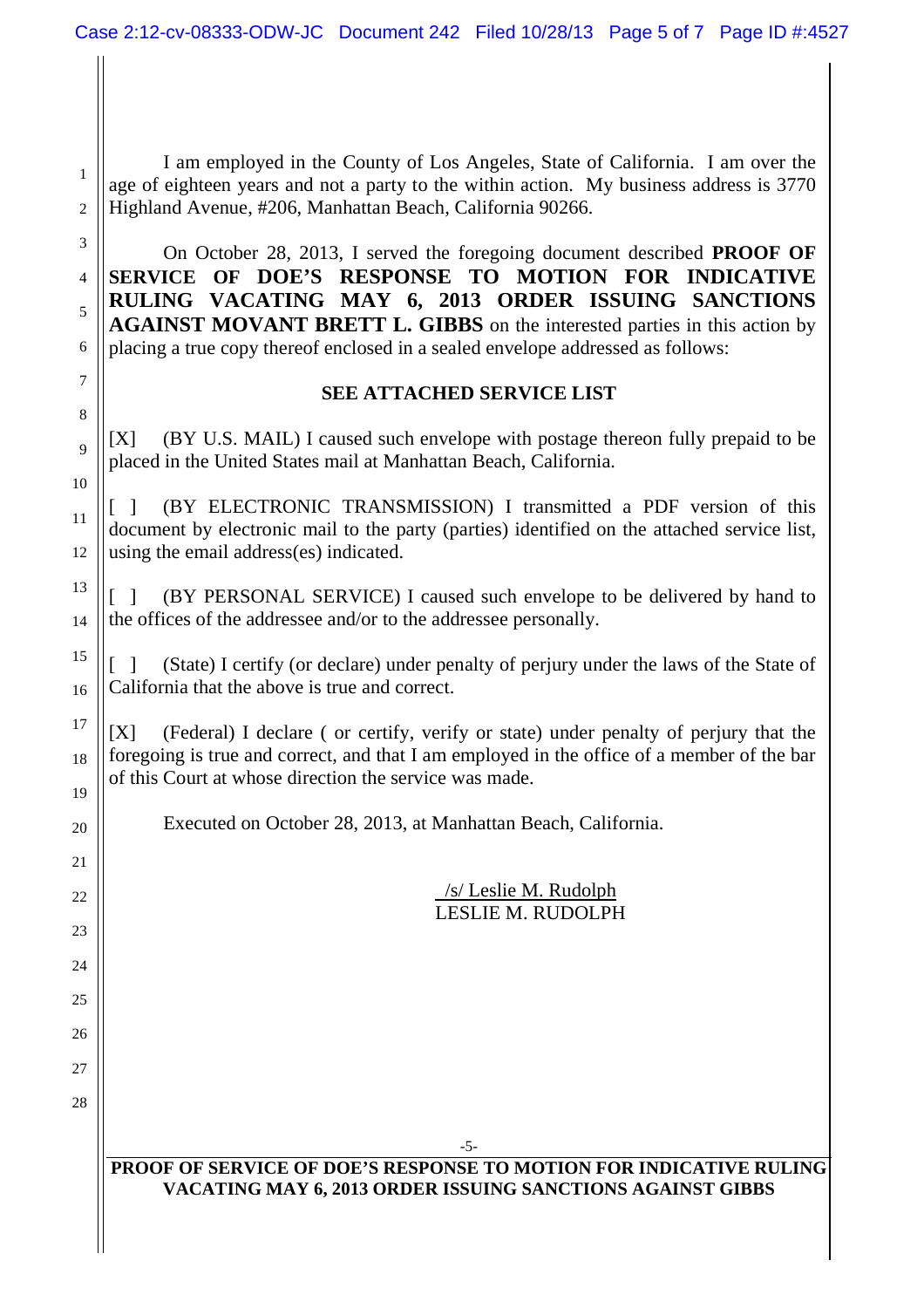# **SERVICE LIST**

1

| <b>By Mail:</b>                    |                                                                    |
|------------------------------------|--------------------------------------------------------------------|
| John Steele                        | Paul Hansmeier                                                     |
| 1111 Lincoln Road, Suite 400       | Alpha Law Firm LLC                                                 |
| Miami, FL 33139                    | 80 S. 8 <sup>th</sup> Street, Suite 900                            |
|                                    | Minneapolis, MN 55402                                              |
| Pro se                             | $(612)$ 234-5744                                                   |
|                                    | prhansmeier@thefirm.com                                            |
|                                    | Pro se                                                             |
| <b>Mark Lutz</b>                   | Paul Duffy                                                         |
| c/o Livewire Holdings, LLC         | 2 N. LaSalle Street, 13 <sup>th</sup> Floor                        |
| 2100 M Street Northwest            | Chicago, IL 60602                                                  |
| Suite 170-417                      | 312-952-6136                                                       |
| Washington, D.C. 20037             | Fax: 312-346-8434                                                  |
|                                    | paduffy@wefightpiracy.com                                          |
| Pro se                             |                                                                    |
|                                    | Pro se and for Ingenuity 13, LLC and for AF                        |
|                                    | Holdings, LLC                                                      |
|                                    |                                                                    |
| Angela Van Den Hemel               | Peter Hansmeier                                                    |
| Prenda Law Inc.                    | c/o Livewire Holdings, LLC                                         |
| 161 North Clark Street, Suite 3200 | 2100 M Street Northwest                                            |
| Chicago, IL 60601                  | Suite 170-417                                                      |
|                                    | Washington, D.C. 20037                                             |
| Pro se                             |                                                                    |
|                                    | Pro se                                                             |
|                                    | Daniel J. Voelker                                                  |
|                                    | <b>Voelker Litigation Group</b>                                    |
|                                    | 311 W. Superior Street, Suite 500                                  |
|                                    | Chicago, IL 60654                                                  |
|                                    |                                                                    |
|                                    | [Appellants' counsel in consolidated appeals,                      |
|                                    | as a courtesy]                                                     |
|                                    |                                                                    |
|                                    |                                                                    |
|                                    |                                                                    |
|                                    |                                                                    |
|                                    |                                                                    |
|                                    | -6-                                                                |
|                                    | PROOF OF SERVICE OF DOE'S RESPONSE TO MOTION FOR INDICATIVE RULING |
|                                    | VACATING MAY 6, 2013 ORDER ISSUING SANCTIONS AGAINST GIBBS         |
|                                    |                                                                    |